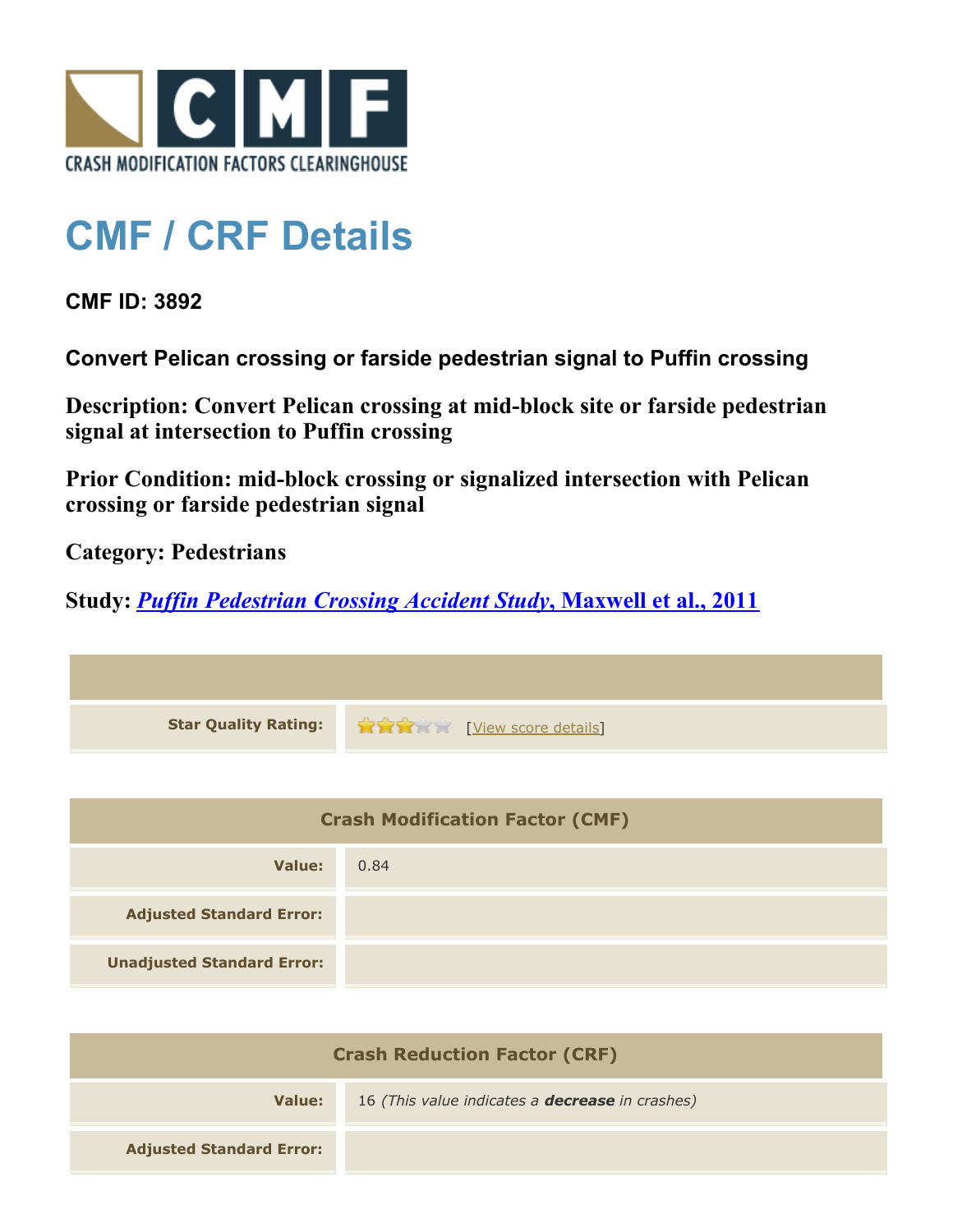| <b>Applicability</b>                    |                                                                                                                                                                                                                                                         |
|-----------------------------------------|---------------------------------------------------------------------------------------------------------------------------------------------------------------------------------------------------------------------------------------------------------|
| <b>Crash Type:</b>                      | Angle, Cross median, Day time, Dry weather, Fixed object, Head on, Left<br>turn, Nighttime, Parking related, Rear end, Rear to rear, Right turn, Run off<br>road, Sideswipe, Single vehicle, Speed related, Truck<br>related, Vehicle/bicycle, Wet road |
| <b>Crash Severity:</b>                  | K (fatal), A (serious injury), B (minor injury), C (possible injury)                                                                                                                                                                                    |
| <b>Roadway Types:</b>                   | Not Specified                                                                                                                                                                                                                                           |
| <b>Number of Lanes:</b>                 |                                                                                                                                                                                                                                                         |
| <b>Road Division Type:</b>              |                                                                                                                                                                                                                                                         |
| <b>Speed Limit:</b>                     |                                                                                                                                                                                                                                                         |
| <b>Area Type:</b>                       | Not specified                                                                                                                                                                                                                                           |
| <b>Traffic Volume:</b>                  |                                                                                                                                                                                                                                                         |
| <b>Time of Day:</b>                     | All                                                                                                                                                                                                                                                     |
| If countermeasure is intersection-based |                                                                                                                                                                                                                                                         |
|                                         |                                                                                                                                                                                                                                                         |

| <b>Intersection Type:</b>         | Roadway/pedestrian crossing (eg, midblock crossing) |
|-----------------------------------|-----------------------------------------------------|
| <b>Intersection Geometry:</b>     | $3$ -leg, $4$ -leg                                  |
| <b>Traffic Control:</b>           | Signalized                                          |
| <b>Major Road Traffic Volume:</b> |                                                     |
| <b>Minor Road Traffic Volume:</b> |                                                     |

| <b>Development Details</b>      |              |
|---------------------------------|--------------|
| <b>Date Range of Data Used:</b> | 1994 to 2007 |
| <b>Municipality:</b>            |              |